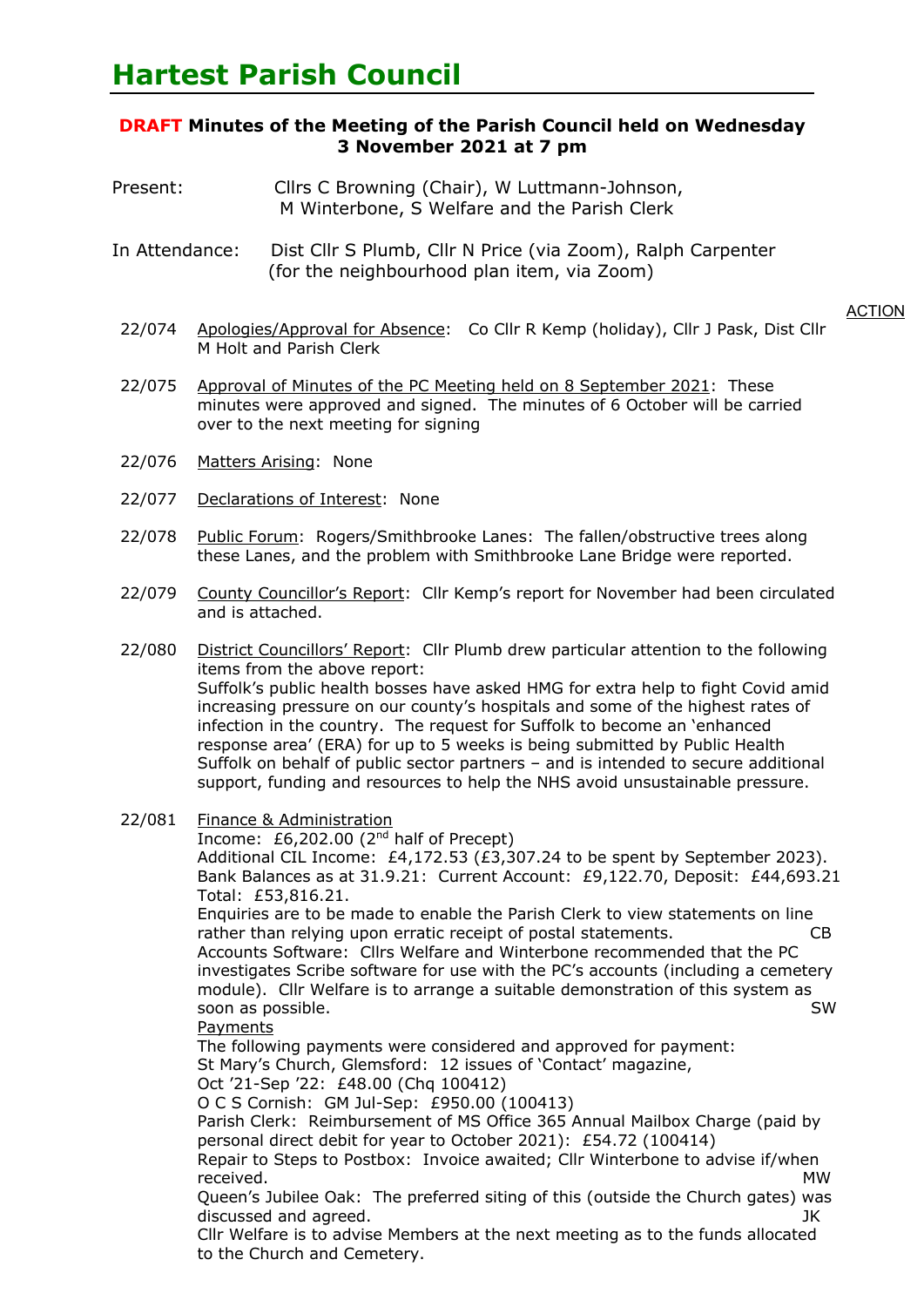#### 22/082 Planning

DC/21/02807: The Lake, Brockley Road: Change of use of existing building to Class E office unit. Erection of 1 no storage barn and WC for Class E Business Use.

DC/21/05238: Springfield, Brockley Road: Discharge of Conditions: Application For DC/21/03965: Condition 4 (Highways – Construction Management Strategy) DC/21/04410: The Surgery, The Row: Discharge of Conditions Application for DC/20/03523: Condition 4 (Surface Water Discharge Prevention), Condition 6 (Construction Management), Condition 7 (Agreement of Materials) and Condition 8 (Fenestration).

Withdrawn Applications: None

New Planning Applications:

DC/21/05643: Nursery Bungalow, Poorhouse Hill, Cross Green: Felling of 39 no large Conifer surrounding house at risk of damaging property.

DC/21/05528: The Surgery, The Row: Application under s73a to vary or for Removal of Conditions following grant of planning permission DC/20/03523 Dated 29.10.20: Conversion of a redundant Doctors' Surgery to 1 no Dwelling; Front canopied porch, insertion of rooflight and erection of side extension, boundary fence. Town & Country Planning Act 1990 – to vary Condition 9 (Screen Walls & Fences) amended wording to condition as per application form. Members agreed to support the aforementioned applications. Clerk Other Planning Matters:

Affordable (or Community Led) Housing: Ralph Carpenter suggested contacting Ian Poole in order to ascertain how much he would charge in respect of the next Neighbourhood Plan stage, as the grants awarded had been exhausted. It was felt that, to await BDC's action in this connection, would cause momentum to be lost. Mr Clarke hoped to present this information to the next PC meeting. Mr Clarke is to speak to Paul Bryant at BDC with regard to ascertaining the correct Call for Sites procedure. It was also suggested that a new AH Group be formed and that contact with a BDC Housing Enabling Officer be established.RC

## Green, Cemetery and Churchyard

Green: Cllr Pask reported that new residents here are apparently driving along the length of the house and back again. Also, skip lorries are being driven from the road serving the butchers. Members agreed agreed that this situation should be monitored. It was further agreed that posts, similar to those originally placed on the green (to deter vehicles being driven on the green) should be reinstated, but perhaps using taller posts, deeper set. (Cllr Pask is to speak to Mr M Last in this regard.)

Mr Peter Tebbit had offered to supply a new (replacement) wooden bench on the Green (dedicated to his late parents). This was agreed and the new bench would be placed in a more suitable location than the original. MW Various Litter Bins and Benches on the Green: Proposals are to be circulated.MW Notice on Cemetery Gates: It was noted that this is out of date; to be replaced.

### **Cemetery**

Cremated Remains: Discussions had previously been held re the location of these. Mr Ian Leigh had kindly provided a scaled plan in this connection, which which was approved by Members.

en de la construction de la construction de la construction de la construction de la construction de la constr

Standpipe: Following discussion, Members ruled Anglian Water's £3k charge to install this too expensive – particularly as most visitors seem happy to bring a water supply with them. The application would therefore not be pursued.

Churchyard: Pollarding of the Sycamores is to be carried out on 1 December.JK

#### 22/083 War Memorial Cleaning: Quotations are still awaited. MW

Communications: All in order

Website: This year's full schedule of meetings is to be replaced by an abbreviated version along with next year's full schedule. Clerk

Footpaths Parsons Walk: SCC expediting quotations to raise footpath level. Smithbrooke Lane: Update being sought from SCC. The Clerk Clerk Clerk Clerk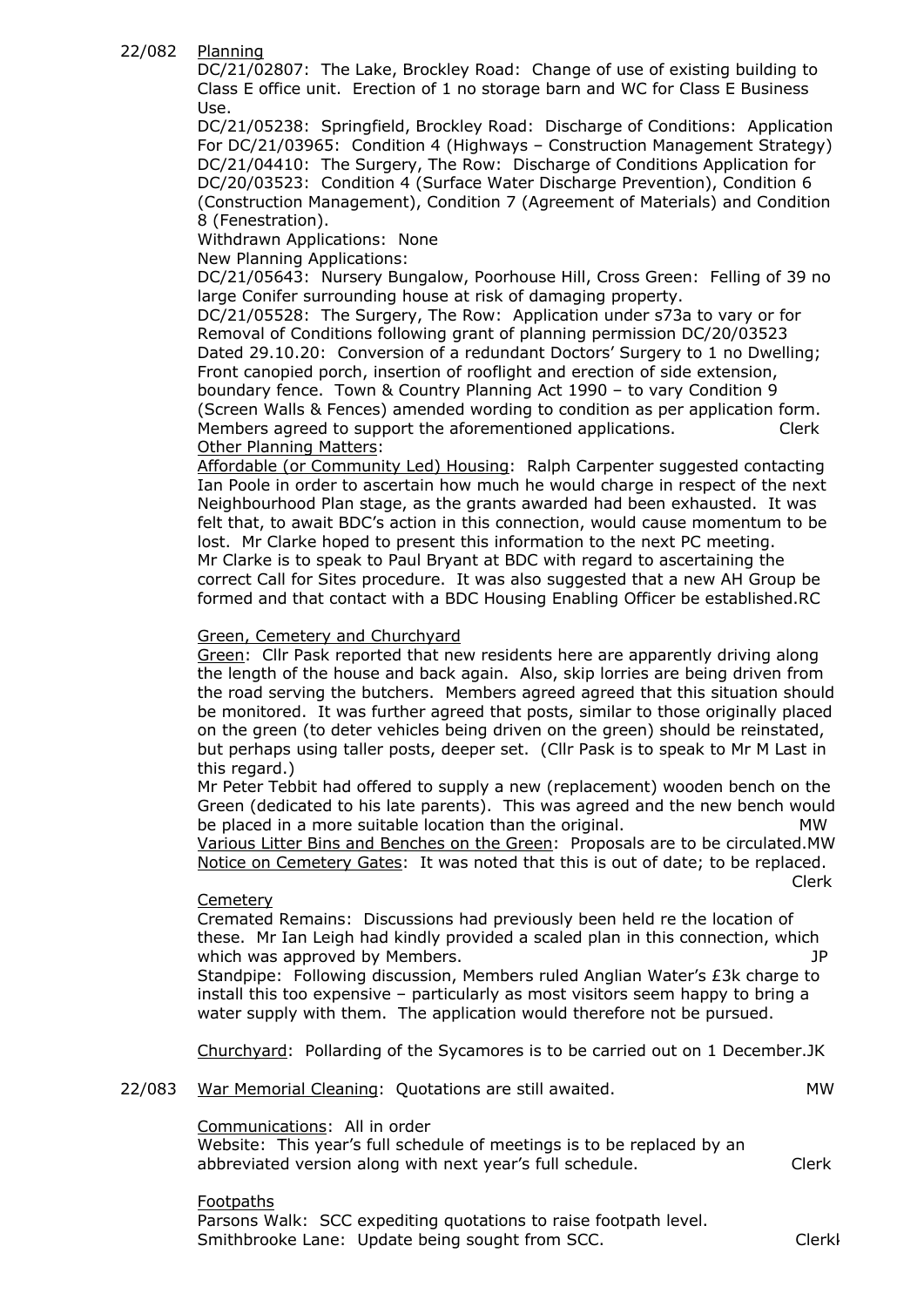### Highways

Following discussion as to possible solutions to the speeding traffic problem through the village, it was agreed to seek the provision of a temporary speed monitor on the road through the village (A1066).

Members were happy to confirm the purchase of a Christmas Tree for erection on the Green (for a sum similar to last year (£250).

Date of the Next Meeting: As Cllr Browning was unable to attend the next Meeting on the 1 December, following consultation with the Institute and Members, the next meeting is now to be held on Tuesday 7 December at 7.30 pm

22/084 The meeting closed at 2045 hours.

Signed:…………………. (Chair) Date: 7 December 2021